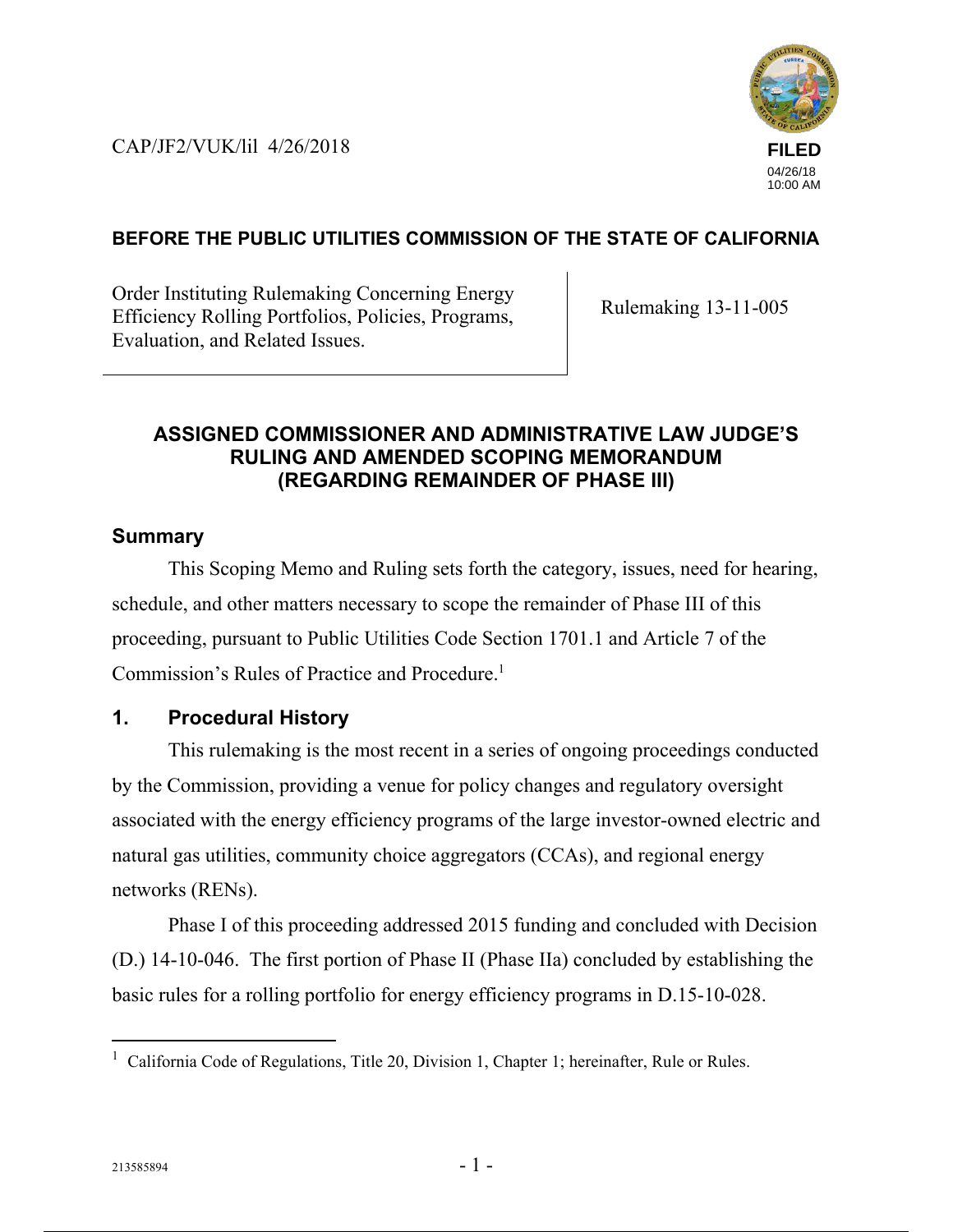Phases IIb and IIIa, covered by the scoping memo issued October 30, 2015, were completed in D.16-08-019, which primarily gave guidance for the filing of the first business plans under the rolling portfolio framework, as well as the setting of baselines used to estimate energy savings.

A scoping memo was issued November 2, 2016 covering the rest of Phase III of this proceeding. However, completing Phase III has been substantially delayed due to consideration of the energy efficiency rolling portfolio business plans filed January 17, 2017 in Applications (A.) 17-01-013 et al.

Thus, this amended scoping memo updates the expected scope and schedule for the remainder of this proceeding.

### **2. Scope**

Because it has been nearly 18 months since the previous amended scoping memo was issued in this proceeding, we refresh our own and parties' expectations about the remaining issues to be addressed in this rulemaking, after which we will likely open a new rulemaking to address additional ongoing energy efficiency policy issues.

Items in the scope of the remainder of Phase III and discussed below include: 1) the three-prong fuel substitution test, 2) market transformation, 3) custom projects, and 4) accounting and funding issues. In addition, this rulemaking remains the appropriate venue for overarching policy issues related to administration of the energy efficiency policies, portfolios, and programs. Thus, Section 2.5 below contains a number of items that remain in scope, but where we have no current planned activities. Those items are also listed below.

### **2.1. Three-Prong Fuel Substitution Test**

On June 8, 2017, Natural Resources Defense Council, Sierra Club, and the California Efficiency and Demand Management Council (Council), (collectively, the Moving Parties), filed a motion seeking review and modification of the three-prong fuel substitution test (Test). This Test requires that a fuel-substitution program or project,

 $-2-$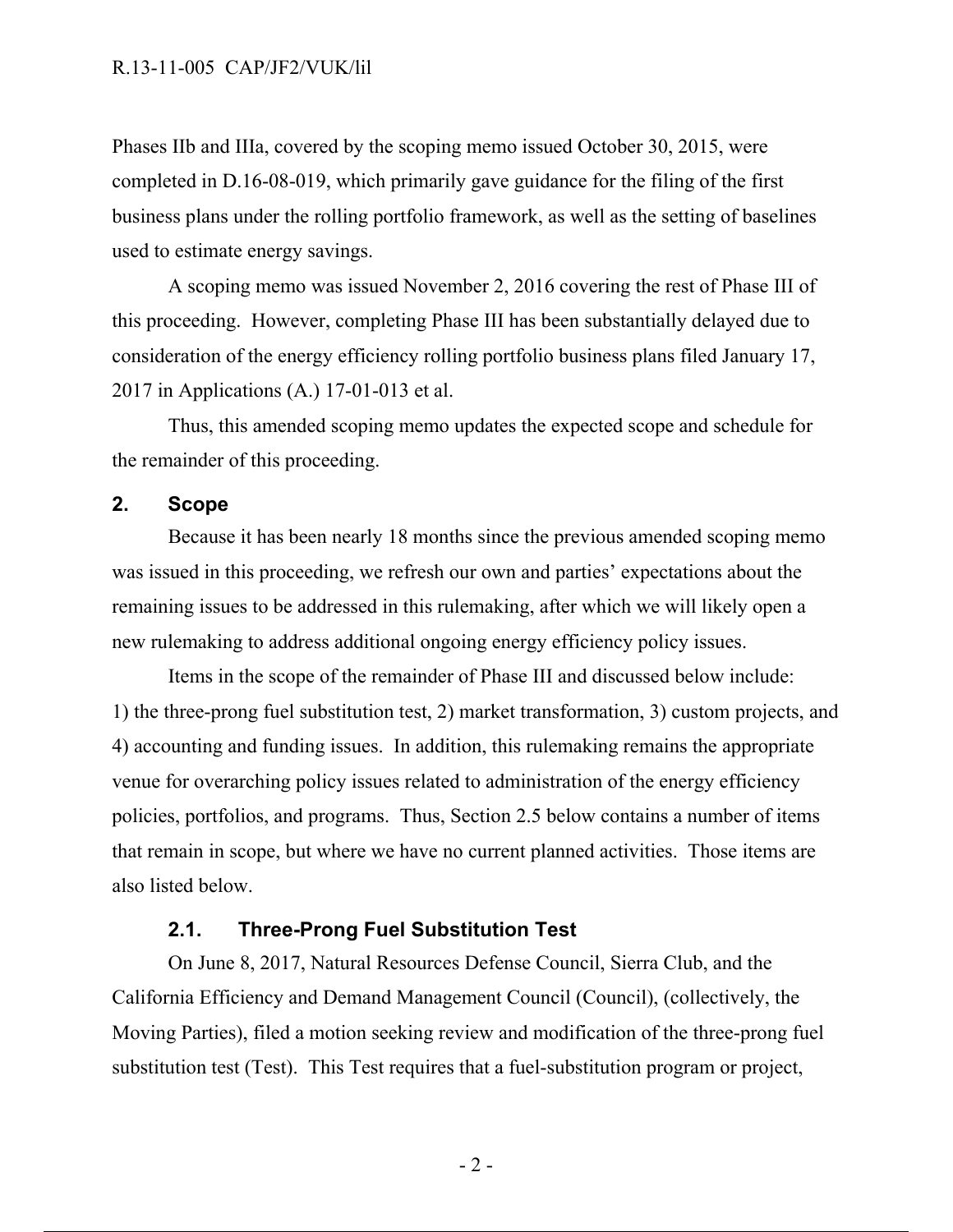whether applied to retrofit or new construction applications, must pass the following three-prong test to be considered eligible for energy efficiency funding incentives:

- a) The program/measure/project must not increase source-BTU consumption. Proponents of fuel substitution programs should calculate the source-BTU impacts using the current CEC - [California Energy Commission] established heat rate.
- b) The program/measure/project must have TRC [total resource cost] and PAC [program administrator cost] benefit-cost ratio of 1.0 or greater. The TRC and PAC tests used for this purpose should be developed in a manner consistent with Rule IV.4.
- c) The program/measure/project must not adversely impact the environment. To quantify this impact, respondents should compare the environmental costs with and without the program using the most recently adopted values for avoided cost of emissions. The burden of proof lies with the sponsoring party to show that the material environmental impacts have been adequately considered in the analysis.2

Specifically, the Moving Parties request that the Commission address the

following issues in Phase III of this proceeding:

- 1) Review the Test for clarity, utility, and alignment with Commission policies and California's climate goals; modify the Test as needed and provide clear guidance on the methodology and baseline for conducting the Test.
- 2) Clarify under what conditions the Test must be passed (e.g., for substitution of regulated fuels vs. substitution between regulated and unregulated fuels such as propane and wood), and consider modifying Commission policy to enable switching between regulated and unregulated fuels when key policy objectives are met.
- 3) Provide guidance, with example cases, on how projects or programs that include fuel substitution will be assessed using the Commission's

 $\overline{a}$ <sup>2</sup> California Public Utilities Commission. 2013. Energy Efficiency Policy Manual, R.09-11-014, Version 5, July 5, 2013, pages 24-25:

http://www.cpuc.ca.gov/uploadedFiles/CPUC\_Public\_Website/Content/Utilities\_and\_Industries/Energy\_-Electricity\_and\_Natural\_Gas/EEPolicyManualV5PDF.pdf.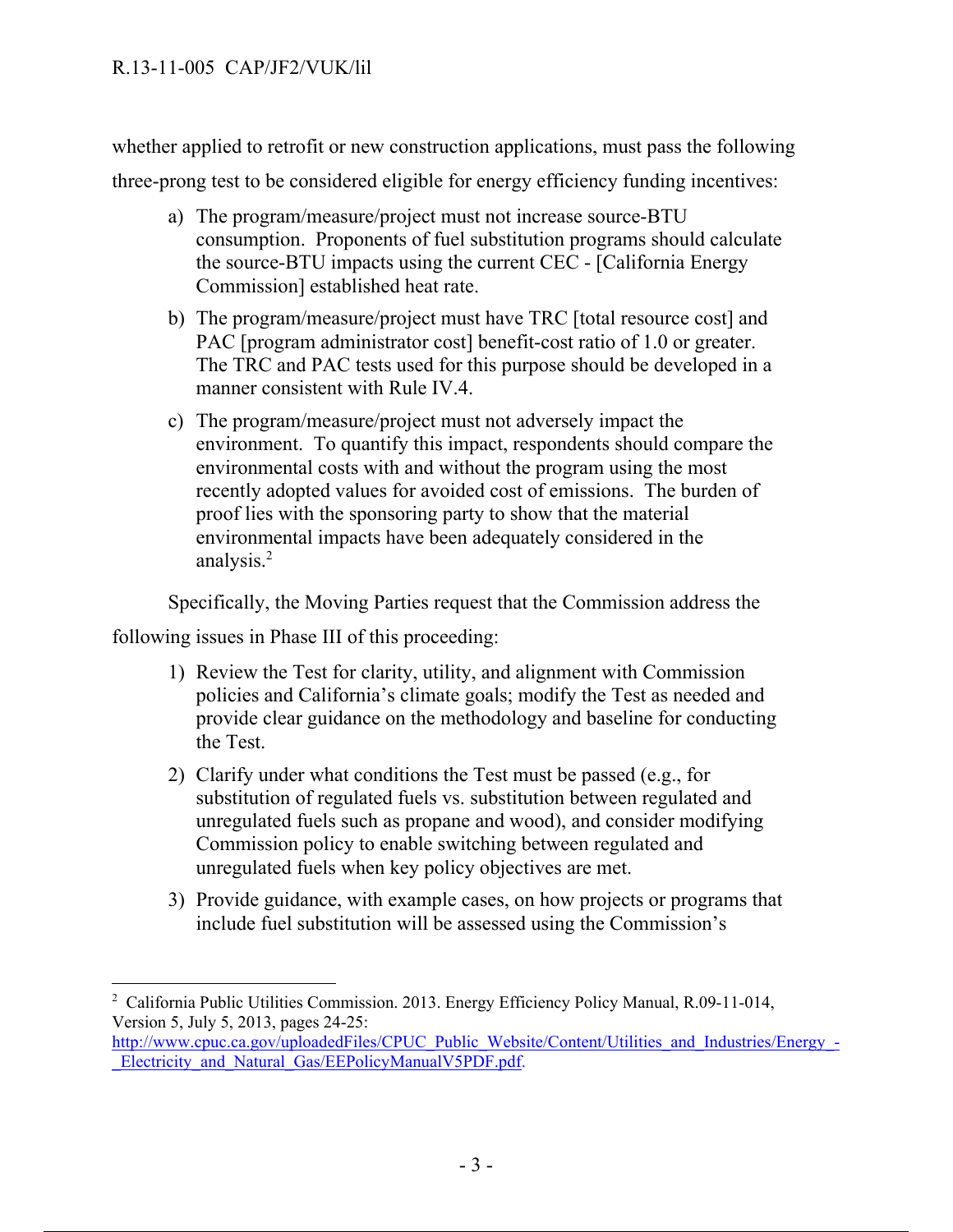#### R.13-11-005 CAP/JF2/VUK/lil

standard cost-effectiveness tests that are required of all energy efficiency programs.

On June 23, 2017, the Office of Ratepayer Advocates (ORA), Pacific Gas and Electric Company (PG&E), and Southern California Gas Company (SoCalGas) submitted responses to the Motion from the Moving Parties. ORA and PG&E supported the motion from the Moving Parties. Specifically, ORA contends that this rulemaking is a logical venue for reviewing the Test since it impacts the cost-effectiveness of energy efficiency measures and portfolios and currently only applies to energy efficiency fuel substitution measures. In addition, ORA proposes that the scope of the Test's review include consideration of the circumstances in which fuel substitution will likely result in system benefits that accrue to ratepayers such that ratepayer funding is appropriate.

PG&E also agrees that the Test should be reviewed for clarity, utility, and alignment with Commission policies. However, PG&E refrains from opining on the need for modification of the Test at this time. Both ORA and PG&E propose a formal process to review the Test, including testimony and hearings, and ORA also proposes a staff workshop.

SoCalGas requests that the Commission deny the Motion. SoCalGas contends that the Motion is founded on a premise that is fundamentally flawed: that the requirement to demonstrate cost effectiveness poses an unfair barrier to advancing energy efficiency. However, SoCalGas agrees with the other parties that if the Commission is inclined to revisit the Test in Phase III of this proceeding, a process by which factual assertions and purported evidence claiming to support a change in the test can be scrutinized through discovery and cross-examination (i.e., including evidentiary hearings) should be instituted.

We agree with the Moving Parties that this proceeding is the appropriate venue to review and consider modifications to the Test, as it applies to energy efficiency fuel substitution measures only. Thus, we will grant the Motion and add this item to the scope of this proceeding. The scope of consideration of the Test will be limited only to its

 $-4-$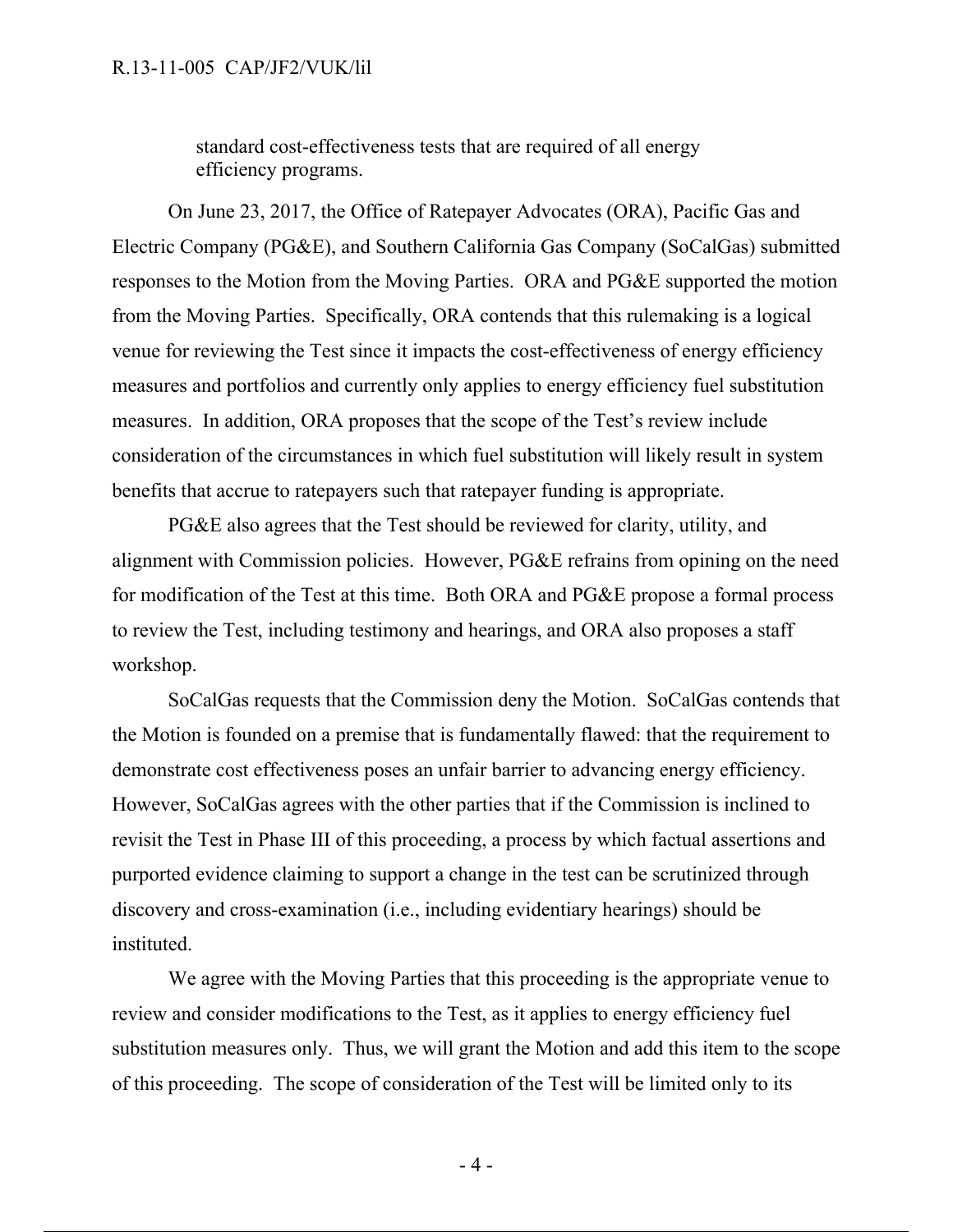### R.13-11-005 CAP/JF2/VUK/lil

application for determining whether funding is appropriate for energy efficiency projects and measures.

The review of the Test in this rulemaking will not examine the broader issues touched upon in the Motion about whether or how the Commission should pursue building electrification, or electrification in other sectors, as a priority policy to meet California's environmental goals. Those questions have broader implications than are appropriate to be addressed within this rulemaking.

In this rulemaking, we plan to examine the following questions:

- 1. What ambiguities exist with the current Test definition and/or implementation and what clarifications are needed?
- 2. What are the barriers, if any, for energy efficiency program administrators pursuing fuel substitution programs or projects, as they relate to the Test?
- 3. How should the Test be modified, if at all, to provide greater clarity and consistency when measuring fuel substitution programs, projects, or measures?
	- a. If applicable, how should "source BTU consumption" be defined and measured?
	- b. If applicable, how should the "baseline" be defined against which a proposed fuel substitution project is compared?
	- c. If applicable, how should "material environmental impacts" be defined?
- 4. Is the energy efficiency cost-effectiveness calculator adequate for calculating the cost-effectiveness of potential fuel substitution programs or are modifications to the calculator for these programs needed?
- 5. What is the appropriate efficiency savings accounting for interactive effects related to fuel substitution?
- 6. How should fuel substitution programs be funded? Should energy efficiency funds from natural gas customers pay for programs to substitute electricity with natural gas, and electricity customers pay to substitute natural gas with electricity? Or vice versa? What impact do these considerations have on cost-effectiveness calculations, if any?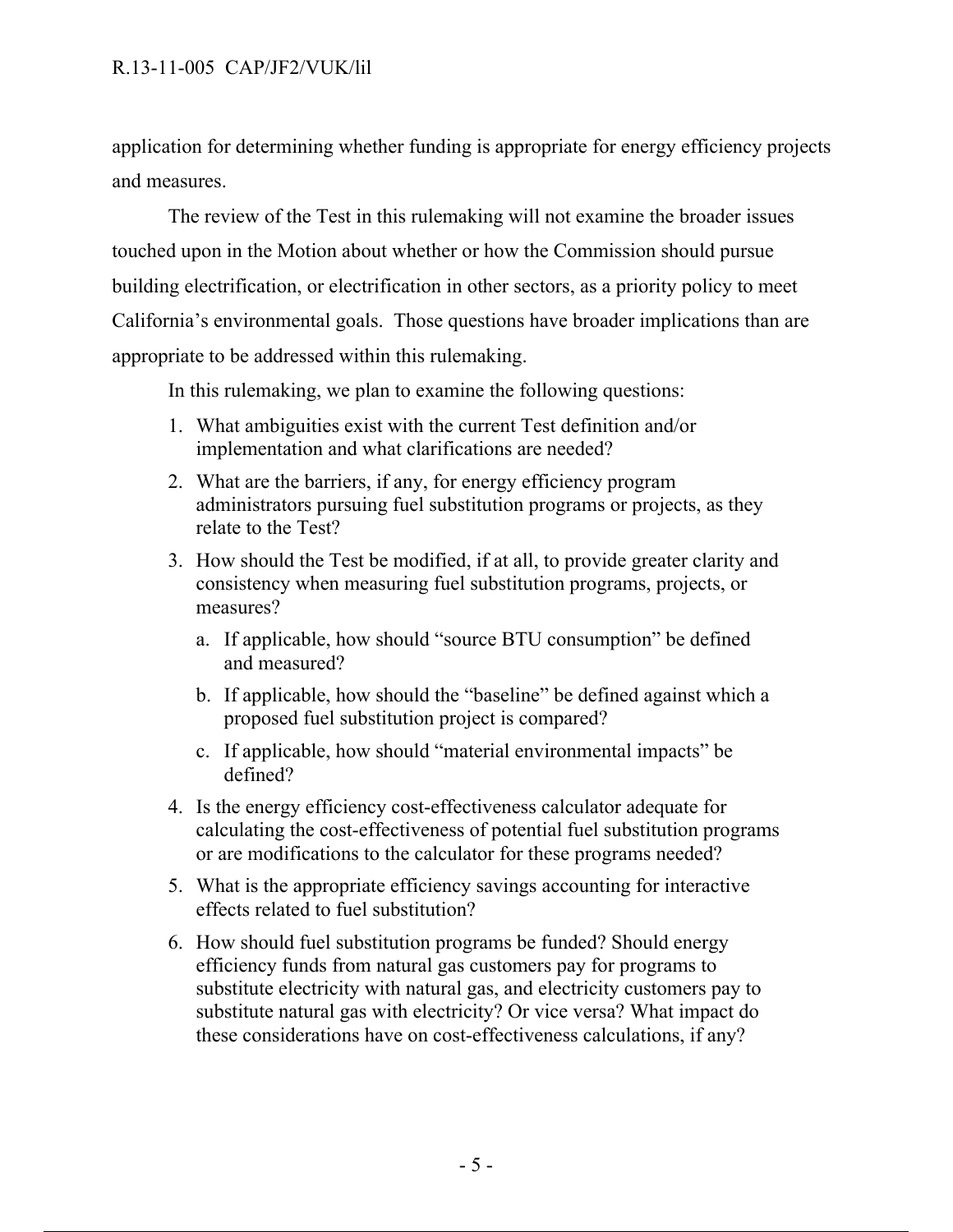Though requested by the Moving Parties, we are not yet convinced that testimony and evidentiary hearings will necessarily be required to answer the above questions. Thus, we will maintain this proceeding's designation that no hearings are required. However, we remain open to changing that designation should the progress of discourse on this topic (or any other within the remaining scope of this proceeding) warrant.

## **2.2. Market Transformation**

Senate Bill (SB) 350, in creating Public Utilities Code Section 399.4 (d), provides

that:

The commission, in a new or existing proceeding, shall review and update its policies governing energy efficiency programs funded by utility customers to facilitate achieving the targets established pursuant to subdivision (c) of Section 25310 of the Public Resources Code [requiring the setting of goals to achieve a doubling of energy efficiency savings by 2030]. In updating its policies, the commission shall, at a minimum, do all of the following:

Authorize market transformation programs with appropriate levels of funding to achieve deeper energy efficiency savings. [Emphasis added.]

In order to implement this requirement of SB 350 more fully, we anticipate taking several steps in this proceeding. These will take place following the disposition of the business plans, and will involve further work after those business plans are launched.

In D.16-08-019 we established the requirement that all existing market transformation programs be handled in a statewide manner. We recognize there is a need for more work in this area. In particular, there is a need to develop new or modified processes and protocols to accommodate the longer-term nature of market transformation strategies.

We anticipate circulating for parties' comments a staff proposal focused on practical recommendations for revising existing program requirements to suit longer-term market transformation strategies. This work may also involve one or more workshops.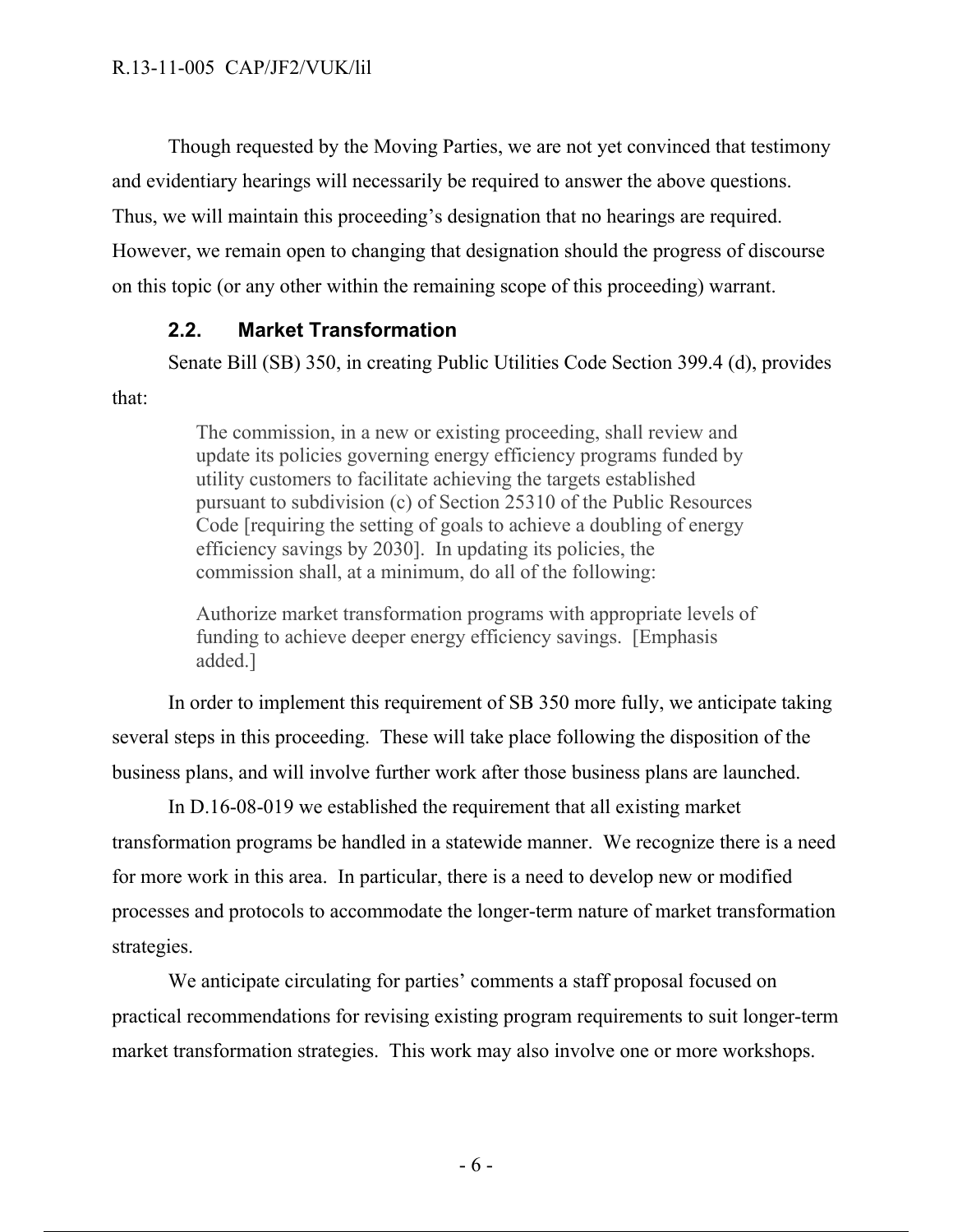The scope of this work may include the following issues:

- 1. Considering new processes and protocols to support market transformation initiatives that would allow for longer-term planning horizons, addressing cost-effectiveness and methodologies for recognizing energy savings.
- 2. Updating the Commission's adopted definition of "market transformation."
- 3. Reviewing evaluation, measurement, and verification (EM&V), ex ante savings estimation, and cost-effectiveness protocols for their suitability to market transformation.
- 4. Reviewing the approach to baseline setting and measure lifecycle benefits for market transformation.
- 5. Providing Commission guidance on administrative and governance issues.
- 6. Providing Commission guidance on budget levels and general priorities, activities, or criteria.
- 7. Providing Commission guidance on relationship to ongoing business plan sector strategies and statewide programs.
- 8. Assessing the appropriateness and structure of providing financial incentives to program administrators for conduct of market transformation initiatives, either through the Energy Savings Performance Incentive (ESPI) mechanism or another method.
- 9. Assessing lessons learned from prior market transformation efforts, such as the development of market transformation indicators and the conduct of previous market effects studies.
- 10. Reviewing the appropriate role for codes and standards and/or emerging technologies programs (or other programs such as workforce, education, and training programs) in market transformation.
- 11. Assessing the need for additional changes to the existing energy efficiency policy and accounting framework to support market transformation.

# **2.3. Custom Projects and Industrial Programs**

D.16-08-019 discussed a number of aspects of custom projects, in particular in the industrial sector. The decision ordered a number of follow-up activities, which led to the issuance of Resolution E-4818, as well as the formation of the "Track 2 Working Group."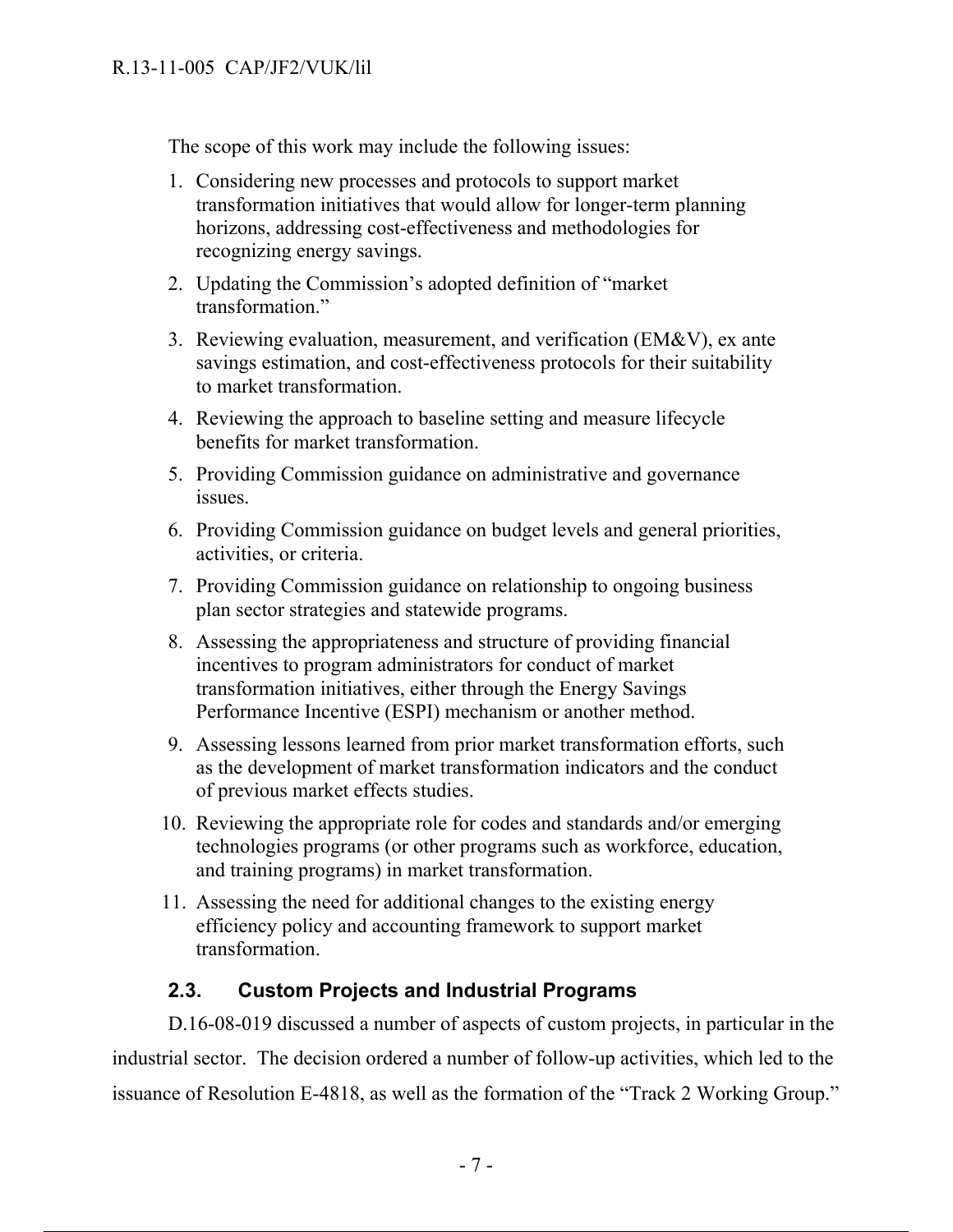The working group met numerous times in 2017, publishing a report on September 7, 2017, that was circulated to the service list in this proceeding.<sup>3</sup> In response to Resolution E-4818, the working group report provided participant positions for Commission resolution on:

- Task 1: Standard Practice Baseline Definition Clarifying policy for how to determine code baseline related to industry standard practice (ISP).
- Task 2: Tiered Preponderance of Evidence Requirements What should constitute Tier 1 and Tier 2 preponderance of evidence requirements?
- Task 3: Repair-Eligible/Repair-Indefinitely Qualification standards and documentation requirements to identify repair-eligible and repair-indefinitely measure types.
- Task 4: Small-Sized Business Customer Definition Qualification standards and documentation requirements to identify a small-sized business customer.

Commission staff is preparing a draft resolution for Commission consideration in

response to the working group report to address the above issues.

The working group report also discussed two issues directed in D.16-08-019 that

did not have an assigned deadline. Commission staff and the working group are working

towards timely development and adoption of streamlined guidance for these issues.

Those tasks are:

- Task 5: ISP Guidance To address "the development and application of Industry Standard Practice (ISP) determinations" and "revisions to the ISP guidance document."4
- Task 6: Custom Streamlining To "allow stakeholder input on the custom review process, and the development of a streamlined approach."5

 <sup>3</sup> Available at:

http://t2wg.cadmusweb.com/Documents/Final%20Reports/T2WG\_Report1\_Final\_20170907.pdf.

 $4\,$  D.16-08-019 at 40-41.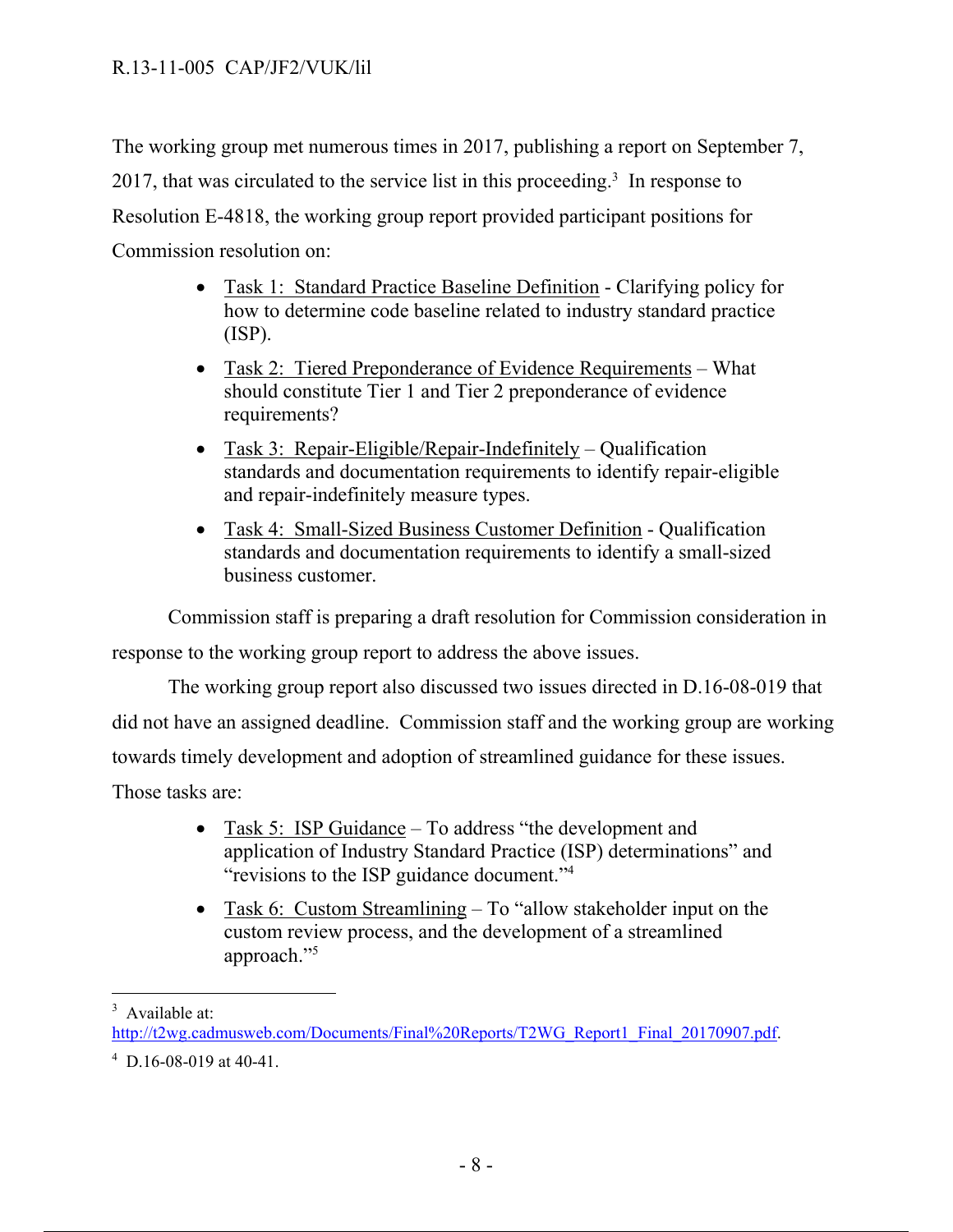On Task 5, ISP Guidance, PG&E staff has taken the lead role to identify issues and propose improvements to the ISP Guidance Document. The working group has discussed and identified issues and expects to continue development of recommendations to update the guidance document and ISP protocols. The new guidance is expected to be released in draft form by the end of 2018 for stakeholder and Commission staff review in a public process.

On Task 6, as one part of streamlining the custom review process, Commission staff developed, in collaboration with the utility program administrators, a protocol for timely exchange of documentation. The protocol only covers the review exchanges between Commission staff and the program administrators. Commission staff plan to restart working group meetings in May 2018 and will discuss the protocol, planned to be implemented by June 2018.

Although implementation of this protocol will not address all ideas proposed for streamlining the review process, Commission staff believes that improving the timing of the exchange of documentation between the utility program administrators and the Commission is a key and first element that needed to be addressed. Commission staff expects that the other aspects of streamlining will be discussed during the working group meetings and lead to further process enhancements to be implemented during 2018. Commission staff plans to develop a living document to memorialize the agreed-upon custom process enhancements for implementation and make it available on the Commission's website. Commission staff will also propose a process and schedule to update this living document, as appropriate.

As these activities are addressed in the working group process, Commission staff may bring items to the Commission for further clarity or direction, if needed, on any of the above tasks.

 $\frac{1}{5}$ <sup>5</sup> *Ibid.*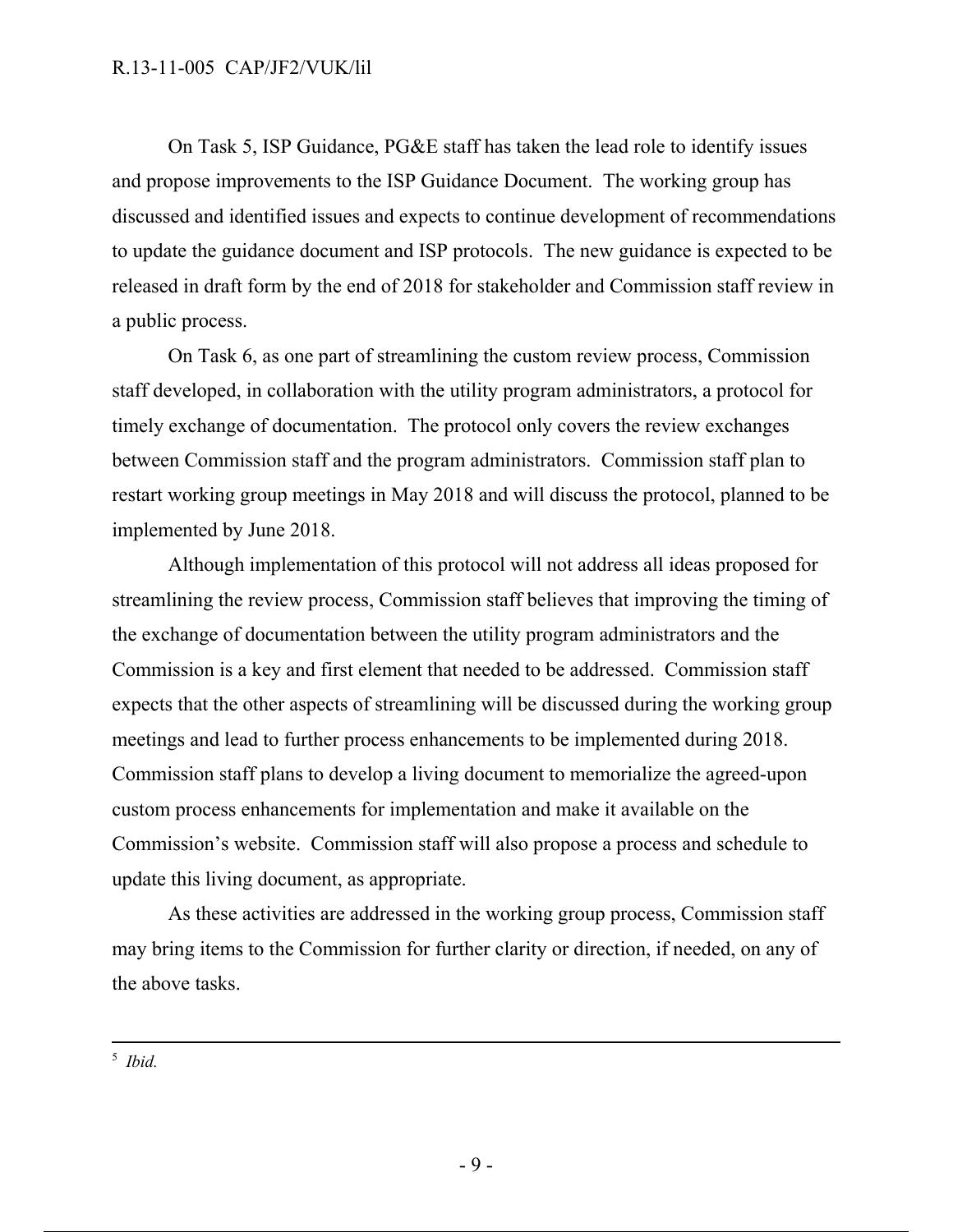In addition, Commission staff has posted a guidance document related to accounting for savings at sites with on-site generation. The document is titled "Energy Efficiency Savings Eligibility at Sites with non-IOU Supplied Energy Sources" and is available on the Commission's website at:

#### http://www.cpuc.ca.gov/General.aspx?id=4133.

Finally, there has been stakeholder and program administrator discussion about whether the custom review process will be applied to the strategic energy management (SEM) programs. We clarify that we do not expect the SEM program itself to be part of the custom review process. However, during the course of the SEM engagement, customers may identify specific custom projects they wish to implement in order to receive ratepayer-funded incentives. The development of those custom projects and the determination of savings for those projects will be eligible for ex ante review and subject to ex post evaluation.

Additional still-relevant topics related to further work in the industrial sector and on custom projects include: third-party payment structures, to the extent not addressed in the contract terms and conditions elements being addressed in A.17-01-013 et al.; as well as realization rates and net-to-gross trends in custom projects.

### **2.4. Accounting and Funding Issues**

Earlier in this proceeding, activities were initiated with the purpose of standardizing and streamlining how the various program administrators account for categories of energy efficiency funding from year to year. From various workshops, hearings, and audits held in the past in this proceeding, it is clear that a common set of rules for all program administrators to follow would aid in appropriate accounting and tracking, as well as understanding of the status of budget, funding, and spending levels.

This phase of the proceeding will address issues including, but not limited to, budgets and revenue requirements, expenditures and unspent funds, commitments, allowable expenses for different cost categories, budget caps and targets, and fund shifting.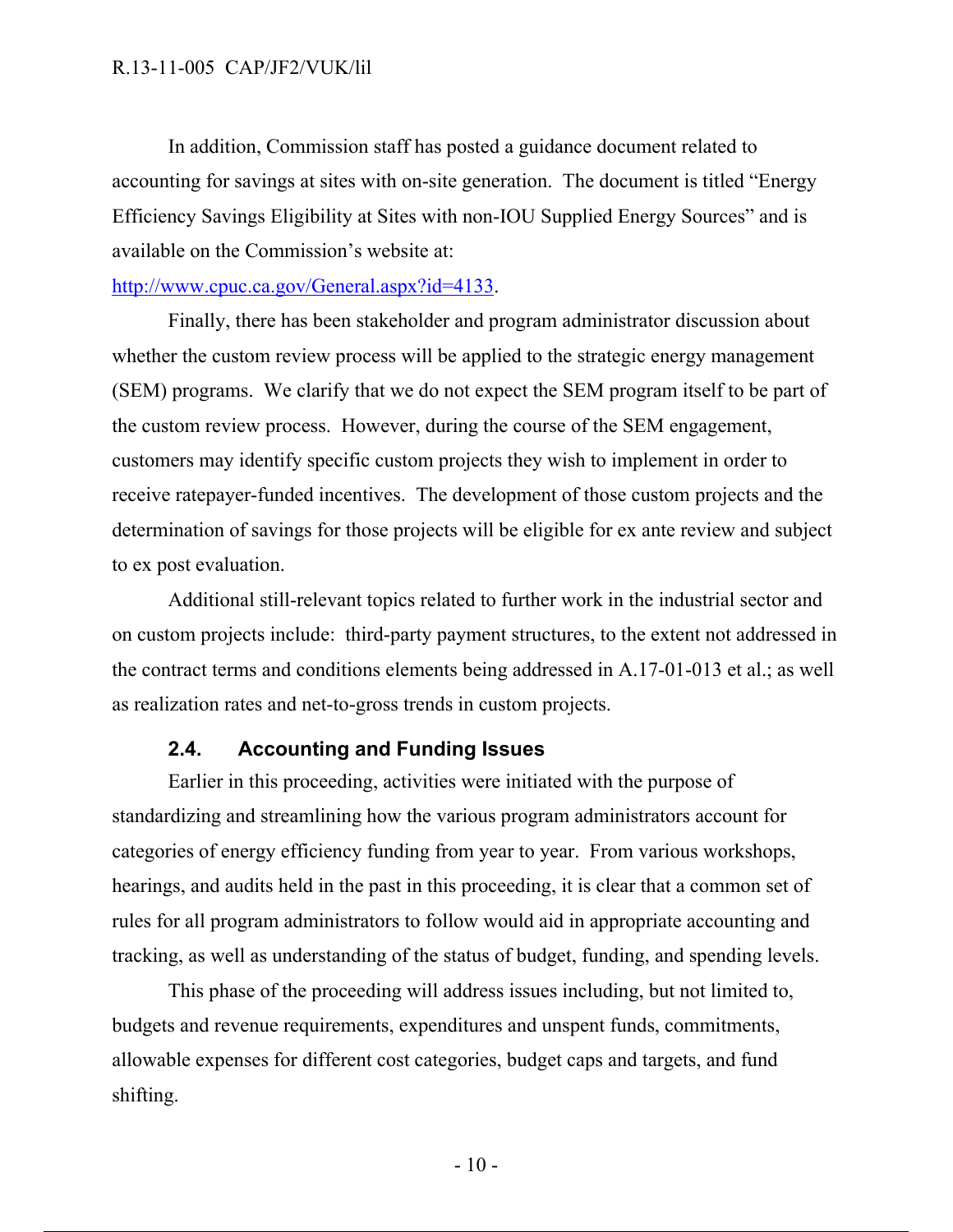# **2.5. Ongoing Policy Issues**

Though we do not anticipate the need for near-term decisionmaking in these ongoing issue areas, should a need arise, this proceeding will still be the venue for undertaking the following ongoing and new work:

- Policy coordination issues associated with the adoption and implementation of the business plans in A.17-01-013 et al.
- Necessary updates to the ESPI mechanism, including potentially to account for the change in statewide program governance structure, and the move toward a larger percentage of programs being run by third parties, CCAs, and/or RENs.
- Necessary updates to energy efficiency potential and goals. Includes policy coordination issues related to the interaction between energy efficiency goal-setting and the Commission's integrated resource planning work taking place in R.16-02-007.
- Necessary updates to the Database for Energy Efficiency Resources.
- Necessary updates to the EM&V framework.
- Necessary updates to the third-party solicitation framework articulated in D.18-01-004, as the process gets underway.
- Commission oversight over CCA energy efficiency programs and budgets.
- Commission oversight of reasonableness of budgets and spending relative to the SB 350 "doubling" goal for energy efficiency.
- Approaches for evaluations using normalized metered energy consumption and/or dynamic baselines.
- Necessary clarifications related to accounting for energy efficiency savings claims.
- Necessary updates to any energy efficiency sector or customer designation definitions.
- Coordination with the statewide marketing, education, and outreach (ME&O) efforts under the Energy Upgrade California brand.
- Financing programs, including the following aspects:
	- o The pilot programs being overseen by the California Alternative Energy and Advanced Transportation Financing Authority, and the associated ME&O activities,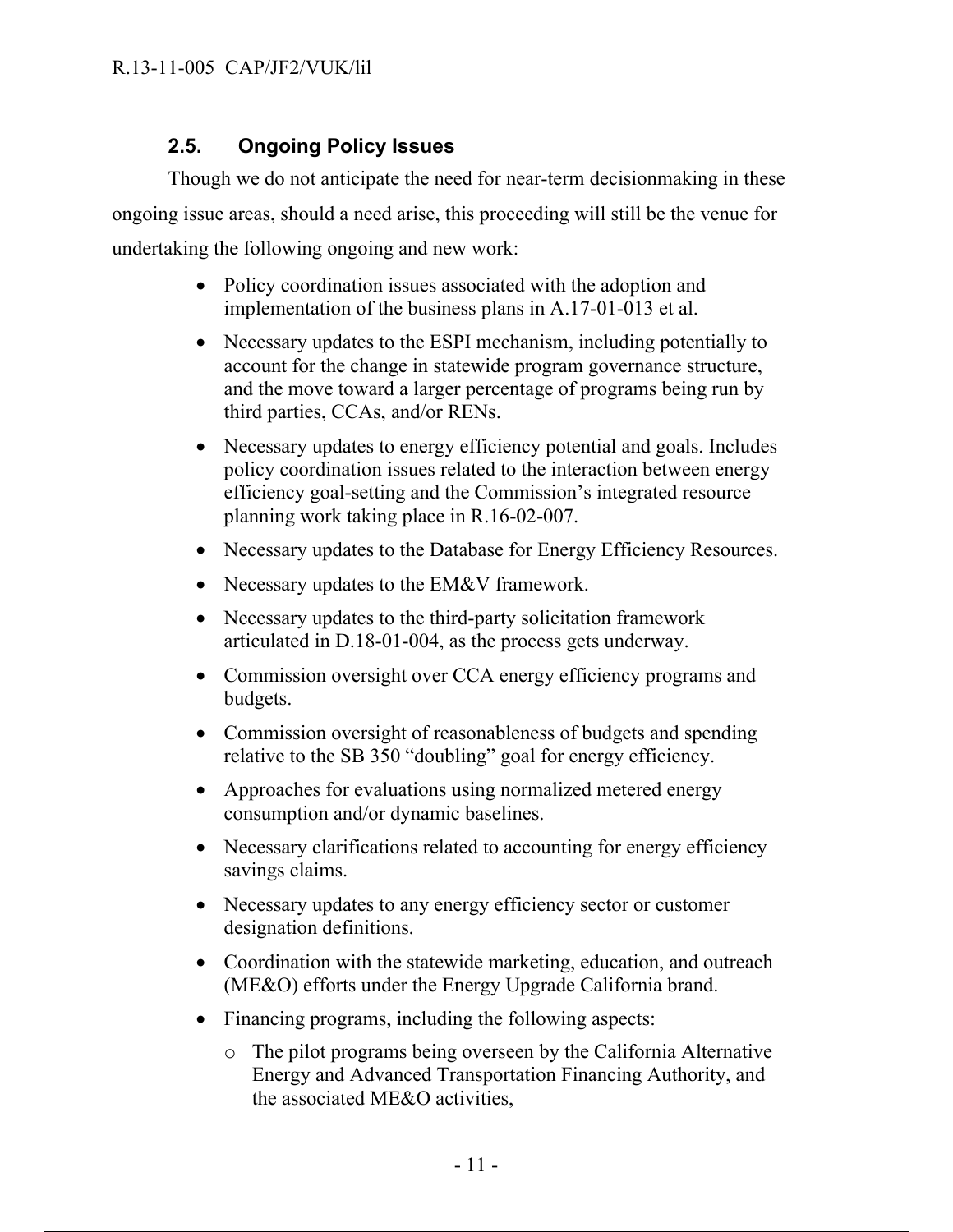- o Potential proposals for new, innovative types of energy efficiency finance programs,
- o Potential proposals for pay-as-you-save programs,
- o Potential proposals for other forms of utility-arranged financing or tariffed offerings, or
- o Potential revisions to existing on-bill financing approaches.
- Additional review, if needed, of the REN pilot programs.
- Necessary updates to the cost-effectiveness framework for energy efficiency, especially if the integrated distributed energy resource (IDER) rulemaking (R.14-10-003) updates demand-side cost-effectiveness methodologies to address a societal cost test and/or the social cost of carbon, as is being contemplated there.
- Locational targeting or sourcing of energy efficiency, in coordination with the IDER rulemaking (R.14-10-003).
- Role of the California Technical Forum.
- Necessary updates to the Long Term Energy Efficiency Strategic Plan.

We do not include an anticipated schedule for any of the other listed items at this time, since it is uncertain if any activities are actually needed. We may issue additional rulings at a later date to clarify whether and how work on these items will proceed.

## **3. Schedule**

The table below outlines a basic schedule that we intend to follow for the remaining issues in this proceeding for which activities are currently planned. The table is divided into areas for each of the topics addressed in Section 2.1 through 2.4 above. No activities are scheduled for any of the items in Section 2.5, but additional work may be scheduled at a later date.

In general, the schedule anticipates staff documents to be issued via Administrative Law Judge (ALJ) rulings, followed by opportunities for party comments on the various topics. Each ruling will further specify the exact dates for comments and reply comments to be due, and any other relevant details such as workshop dates or other planned activities.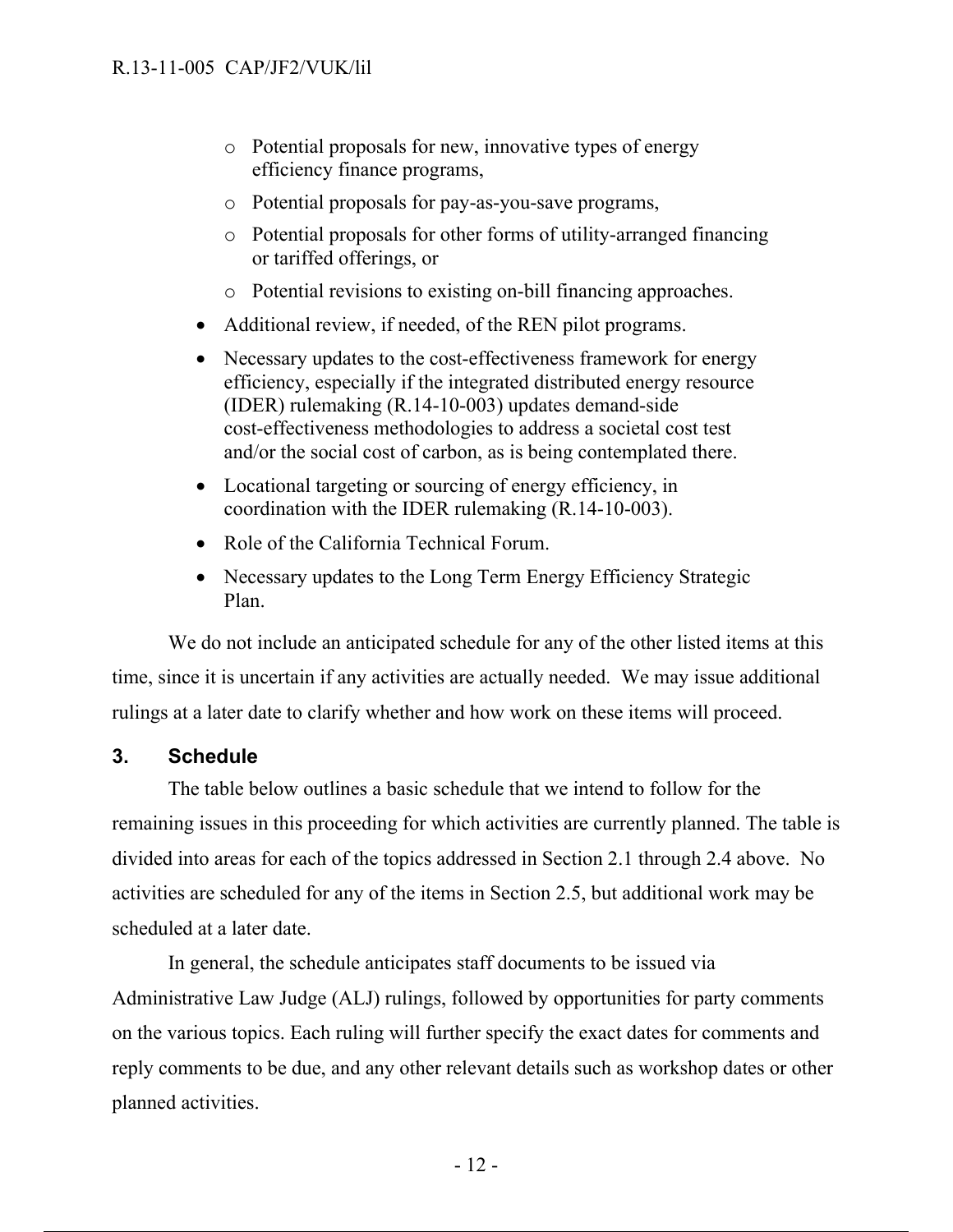## R.13-11-005 CAP/JF2/VUK/lil

In addition, workshops may be scheduled later on some of the topics. If there are any additional workshops in this proceeding, notice of such workshops will be posted on the Commission's Daily Calendar to inform the public that a decision-maker or an advisor may be present at those meetings or workshops. Parties shall check the Daily Calendar regularly for such notices.

| Date                                      | Event                                                                                                                                                                                                                                               |
|-------------------------------------------|-----------------------------------------------------------------------------------------------------------------------------------------------------------------------------------------------------------------------------------------------------|
| <b>Three Prong Fuel Substitution Test</b> |                                                                                                                                                                                                                                                     |
| <b>June 2018</b>                          | Ruling issued with Commission staff proposal regarding Three Prong<br>Test                                                                                                                                                                          |
| <b>June 2018</b>                          | Workshop on Three Prong Test, if necessary                                                                                                                                                                                                          |
| <b>July 2018</b>                          | Comments due on staff proposal                                                                                                                                                                                                                      |
| <b>July 2018</b>                          | Reply comments due on staff proposal                                                                                                                                                                                                                |
| 4 <sup>th</sup> Quarter 2018              | Proposed Decision addressing Three Prong Test                                                                                                                                                                                                       |
| <b>Market Transformation</b>              |                                                                                                                                                                                                                                                     |
| <b>July 2018</b>                          | Ruling issued with a Commission Staff white paper or proposal<br>regarding market transformation                                                                                                                                                    |
| <b>July 2018</b>                          | Workshop on market transformation                                                                                                                                                                                                                   |
| August 2018                               | Comments due on staff white paper or proposal on market<br>transformation                                                                                                                                                                           |
| September 2018                            | Reply comments due on staff white paper or proposal on market<br>transformation                                                                                                                                                                     |
| 4 <sup>th</sup> Quarter 2018              | Proposed Decision further addressing market transformation                                                                                                                                                                                          |
| <b>Industrial and Custom Projects</b>     |                                                                                                                                                                                                                                                     |
| May-June 2018                             | Commission staff to reconvene Track 2 Working Group meetings,<br>share the protocol for Service Level Agreements between program<br>administrators and Commission staff with stakeholders (Task 6), and<br>implement new protocols, as appropriate. |
| <b>July 2018</b>                          | Commission staff to issue draft resolution in response to September 7,<br>2017 working group report (Tasks 1-4)                                                                                                                                     |
| December 2018                             | Commission staff to share draft updated ISP Guidance Document for<br>review and comments (Task 5)                                                                                                                                                   |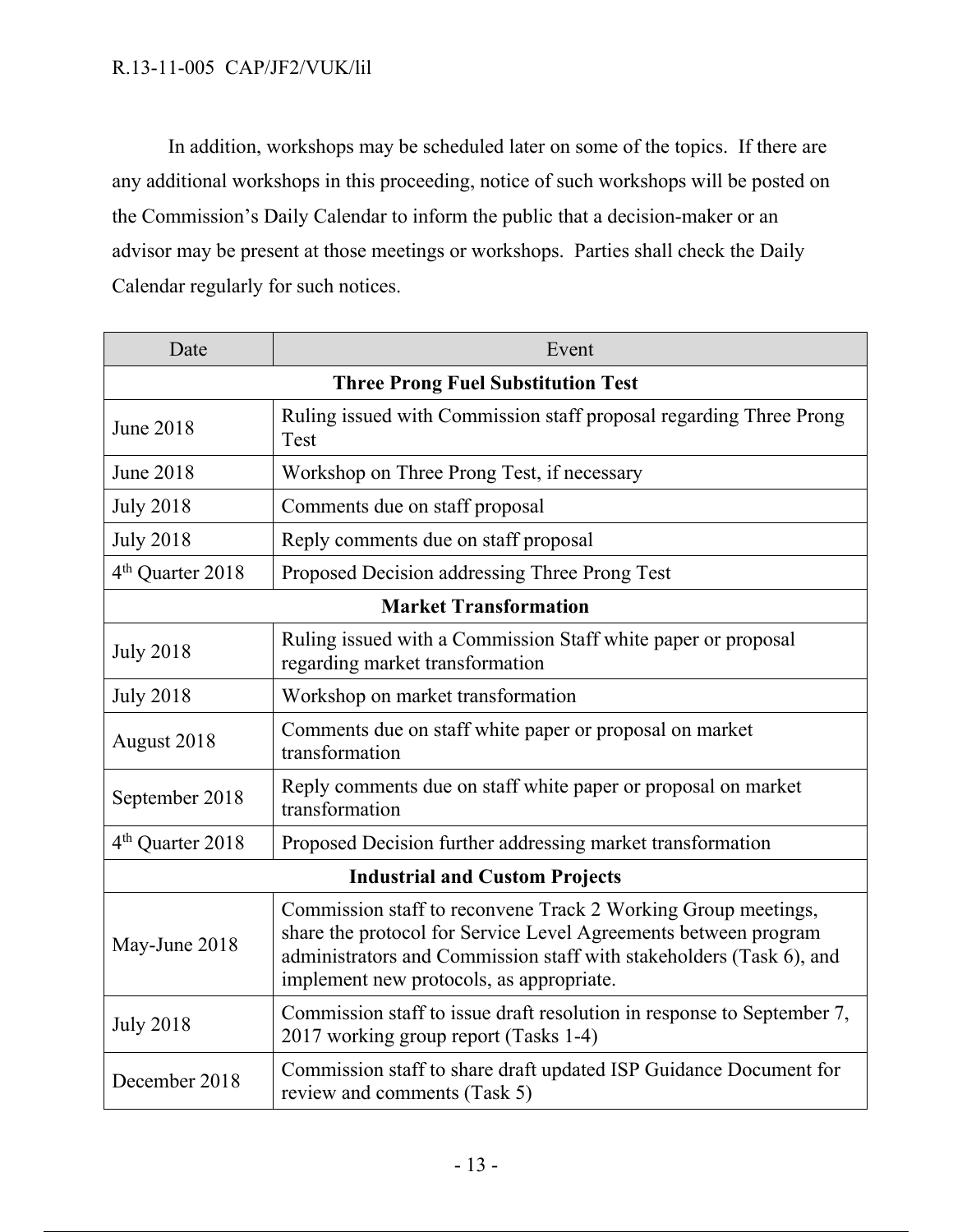| Date                                 | Event                                                      |  |
|--------------------------------------|------------------------------------------------------------|--|
| First Quarter 2019                   | <b>ISP Guidance Document Finalized and posted (Task 5)</b> |  |
| <b>Accounting and Funding Issues</b> |                                                            |  |
| September 2018                       | Ruling issued with a Commission staff proposal             |  |
| October 2018                         | Comments due on staff proposal on accounting issues        |  |
| October 2018                         | Reply comments due on staff proposal on accounting issues  |  |
| 1st Quarter 2019                     | Proposed Decision further addressing accounting issues     |  |

The assigned Commissioner or assigned ALJs may modify this schedule as necessary to promote the efficient management and fair resolution of this proceeding. Additional dates may be scheduled as additional issues within the scope are raised that must be addressed or decided.

It is the Commission's intent to complete this proceeding within 18 months of the date this Scoping Memo is filed. This deadline may be extended by order of the Commission. (Public Utilities Code Section 1701.5(a).)

# **4. Categorization, Need for Hearing, and Presiding Officer**

As in previous Phases of this proceeding, we confirm that the categorization of this rulemaking is ratesetting and that hearings are not required. Anyone who disagrees with this categorization must file an appeal of the categorization no later than ten days after the date of this scoping ruling (See Rule 7.6).

Carla J. Peterman is the assigned Commissioner and Julie A. Fitch and Valerie U. Kao are the assigned ALJs. Pursuant to Public Utilities Code Section 1701.3 and Rule 13.2, Julie A. Fitch and Valerie U. Kao are designated as Presiding Officers.

## **5.** *Ex Parte* **Communications**

In a ratesetting proceeding such as this one, *ex parte* communications with the assigned Commissioner, other Commissioners, their advisors, and the ALJs are only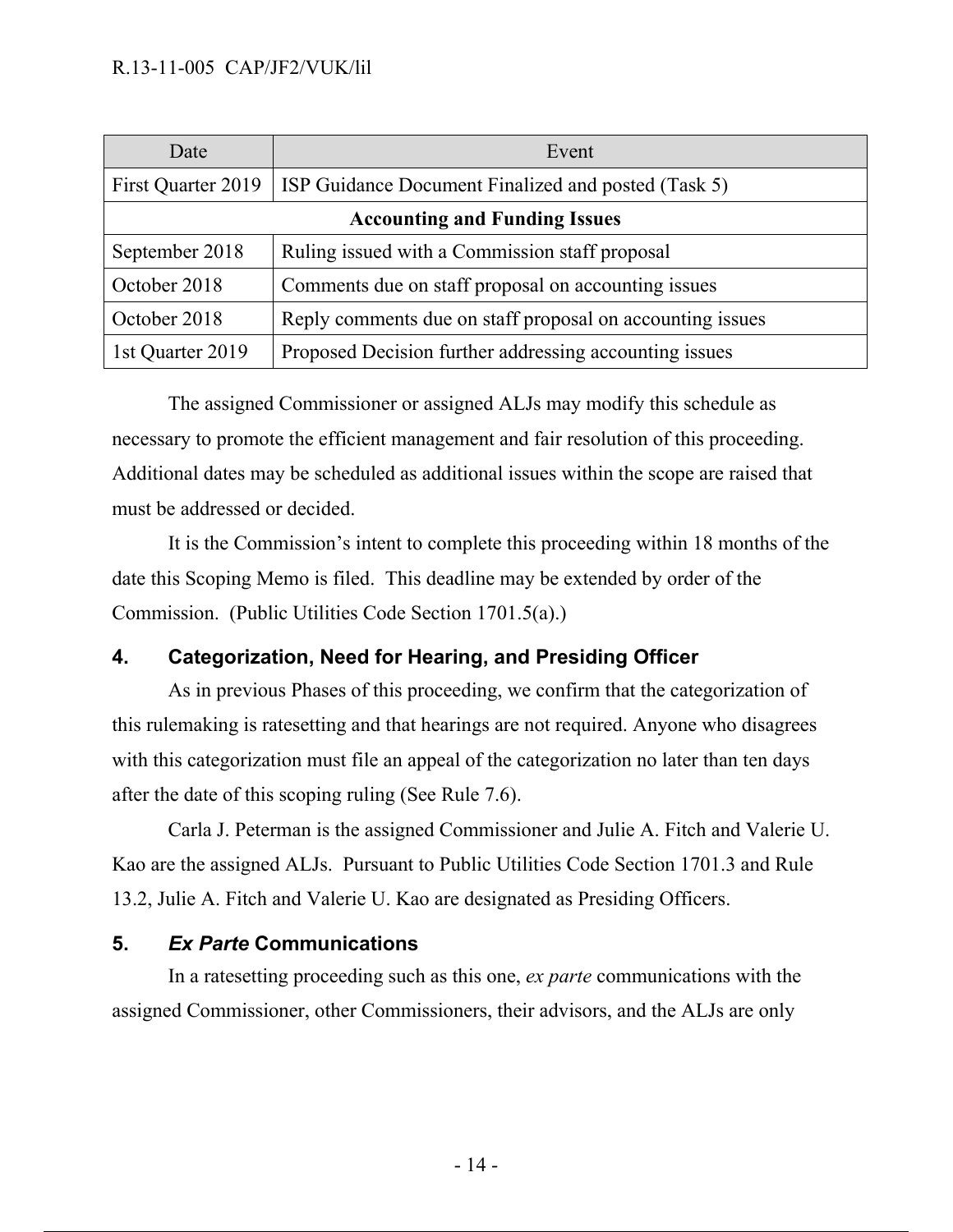permitted as described in Public Utilities Code Section 1701.3(c) and Article 8 of the Rules.<sup>6</sup>

Interested persons are advised that the Office of Administrative Law has approved amendments to the Rules of Practice and Procedure, implementing statutory amendments pursuant to SB 215, 2016-2017 Reg. Sess. (Ca. 2017); the amended Rules are effective as of April 1, 2018.

### **6. Filing, Service, and Service List**

The official service list is on the Commission's web site. Parties should confirm that their information on the service list is correct, and serve notice of any errors on the Commission's Process Office, the service list, and the ALJs. Persons may become a party pursuant to Rule 1.4.

When serving any document, each party must ensure that it is using the current official service list on the Commission's web site.

This proceeding continues to follow the electronic service protocols set forth in Rule 1.10. All parties to this proceeding shall serve documents and pleadings using electronic mail, whenever possible, transmitted no later than 5:00 p.m., on the date scheduled for service to occur. Parties are reminded, when serving copies of documents, that the document format must be consistent with the requirements set forth in Rules 1.5 and 1.6.

In this proceeding, parties are directed to serve documents to the assigned ALJs and assigned Commissioner and advisors in electronic format only. Parties are directed not to serve a paper copy on the assigned ALJs or assigned Commissioner.

Persons who are not parties but who wish to receive electronic service of documents filed in the proceeding may contact the Process Office at

<sup>&</sup>lt;sup>6</sup> Interested persons are advised that, to the extent that the requirements of Rule 8.1 et seq. deviate from Public Utilities Code Section 1701.1 and 1701.3 as amended by SB 215, effective January 1, 2017, the statutory provisions govern.